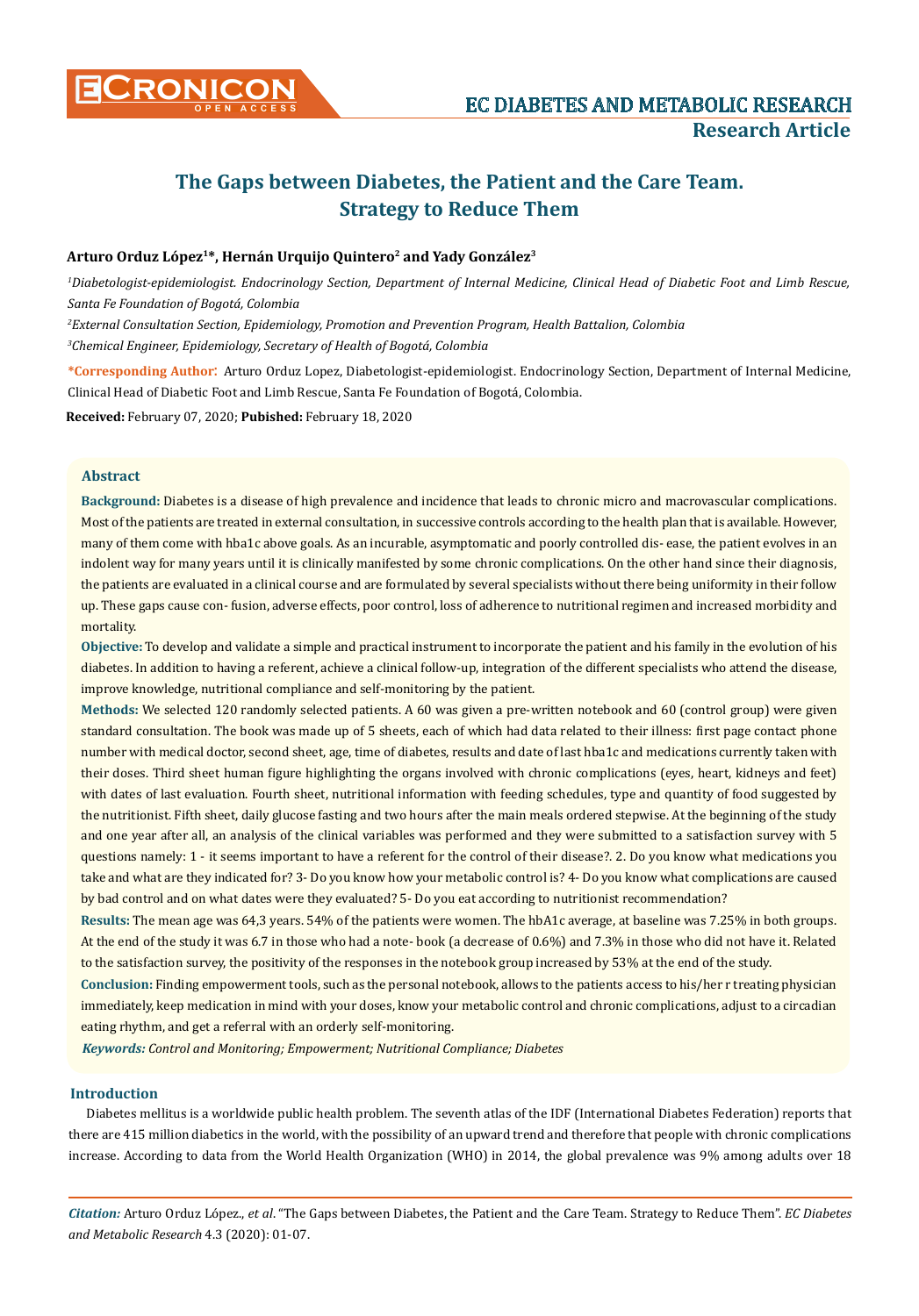02

years. Currently, the prevalence in Colombia is around 7% and according to projections, diabetes will be the seventh cause of mortality in 2030, especially in low and middle income countries. Diabetes llitus is a degenerative disease in which patients live asymptomatic until, over time, hyperglycemia leads to vascular, neurological, renal, ophthalmological and cardiac complications. Studies such as DCCT, EDIC, in type 1 diabetics and UKPDS, STENO 2 in type 2 diabetes, showed that the closer to normal and for longer periods the blood glucose level is, the lower the possibility of presenting the described complications. Therefore, diagnostic time and metabolic control are determining factors for the well-being of patients.

The patient with a diagnosis of diabetes has three characteristics, must be monitored forever, is exposed to chronic complications and is a patient with an individual evaluation profile depending on their biological response. Live for a long time poorly controlled. Therefore, its inflammatory endothelial effect determines late complications. The response to the disease is also very variable in each case. The diabetic is often diagnosed early and depending on the degree of personal understanding, family support and the way it is approached by the doctor, he will have a behavior and responsibility with his illness that will influence in a decisive way in his future. You must change your lifestyle, take life-long medications, normoglycemic agents, antihypertensives, lipid-lowering agents, blood thinners, analgesics, immunosuppressants, antibiotics, anti-ulcers, hormones, antiresortives, apply insulins, etc. Nutritional compliance is irregular as is self-monitoring. It is evaluated in the first instance by general medicine, internal medicine, endocrinology, diabetology and nutrition. In suspicion of chronic complications every year due to ophthalmology, cardiology, nephrology and diabetic foot (podiatry, orthopedics, vascular surgery) and according to their comorbidities due to pulmonology, rheumatology, hematology, infectology, general surgery, oncology, gastroenterology, gynecology and urology. Each one issues a concept and evaluates the patient from his angle, without there being uniformity of concepts or concrete prosecution of the patient. This phenomenon, called fractured medicine, breaks the diabetic patient's ideal care scheme and is in many ways more counterproductive than beneficial, in addition to going against minimally disturbing or disruptive medicine.

# **Methods**

# **Design**

From February 2014 to February 2015, 120 patients were randomly chosen in a type 2 diabetes care center (Darsalud IPS). They were divided into two groups. Group 1 consisting of 60 people was given a notebook. It is explained to them that this notebook has important information for the control and follow-up of their disease, which should be brought to all controls and should be shown to all the medical team of promotion and prevention, cardiovascular control and nutritionists. In addition, because it is the patient's notebook, it must be reviewed by family members, write down the doubts and update it. This instrument allows the patient and his family to have a sense of ownership and integrate them into the management plan.

## **It consists of 5 sheets**

Sheet number 1 has the name of the patient and the telephone of direct contact with the health team. Being able to have a direct access with the treating or referring team, allows to solve any inconvenience, symptom or uncertainty. The cell phone is a direct and immediate contact, can be used as a text and voice message and also serves to send photographs of laboratories, glucometers, foot injuries or feeding styles for adjustment.

Sheet number 2 has the patient's age and duration of diabetes. Important elements for the future forecast. In addition, the list of medications for their different pathologies in order of importance: hypoglycemic, antihypertensive, lipid-lowering, thyroid regulators, osteoporosis medications, gastritis, immunosuppressants, corticosteroids, vitamins and others, with their respective doses and schedules of taking. This list must be updated by the patient or his relatives, so that all the specialists who see it will be aware of the patient's pharmacological management to date. In this same sheet the value of the last HbA1c and date of the result are written. This allows the evaluation to start from the current metabolic condition.

Sheet 3 is made up of a drawing of the human figure highlighting 4 organs in which the chronic complications of diabetes occur: eyes, heart, kidneys and feet, with dates of the last assessments: ophthalmological, cardiac - ca, creatinine or glomerular filtration and feet in terms of vascular, neurological, orthopedic and infectious. In case of presenting more pathologies they will also be noted: cancer, cardiac or abdominal surgery, coronary bypass or any relevant disease. During the follow-up, knowing the dates allows evaluations in search of an opportune and early diagnosis of any secondary complications.

*Citation:* Arturo Orduz López., *et al*. "The Gaps between Diabetes, the Patient and the Care Team. Strategy to Reduce Them". *EC Diabetes and Metabolic Research* 4.3 (2020): 01-07.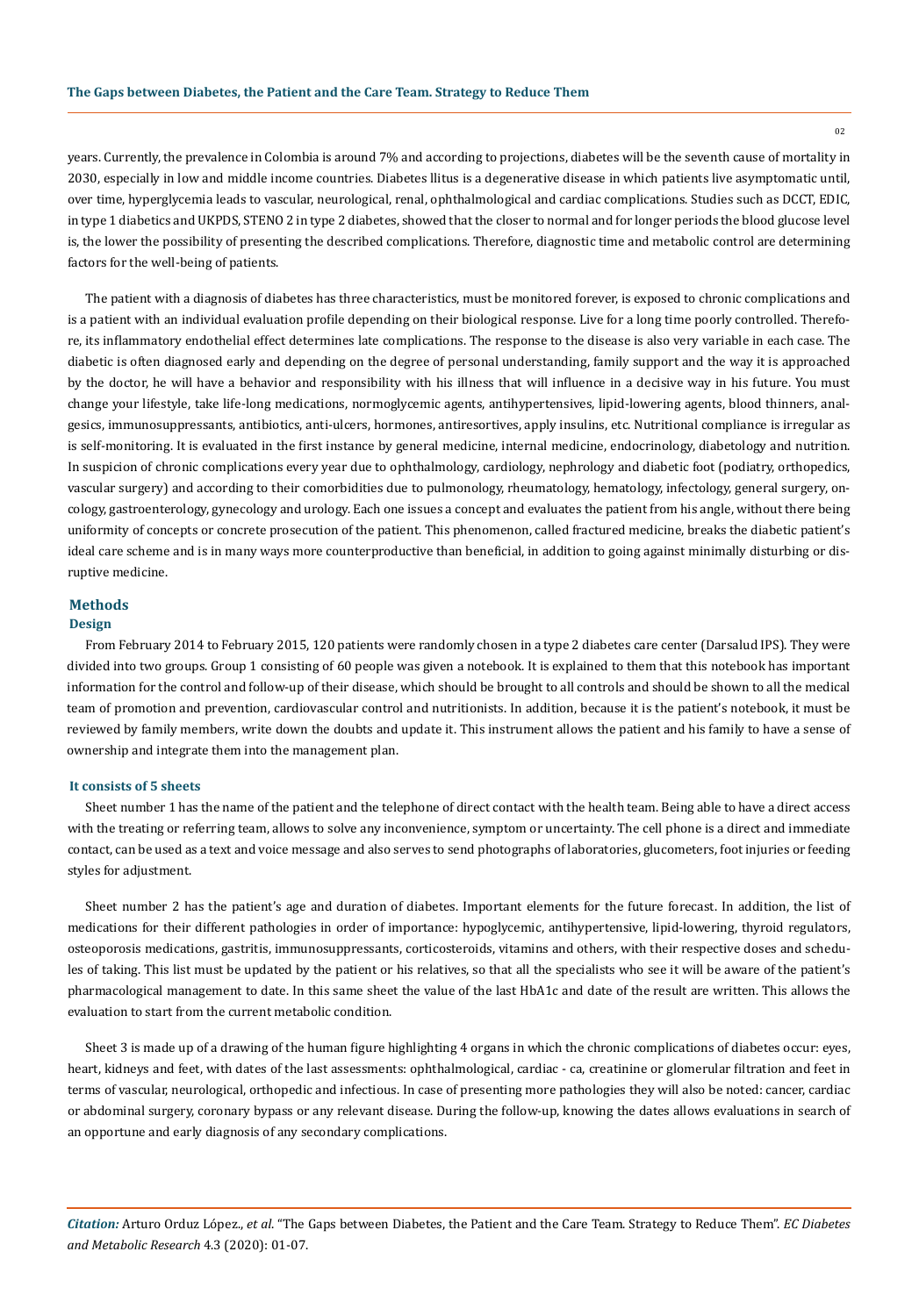Sheet 4, has the schedule and amounts of food that the patient should consume according to their preference and should be done on a daily basis, trying to follow the recommendations of the nutrition team. It was carried out in conjunction with the nutrition group and allows a simple way to follow a calculated daily calorie regimen following a daily circus rate. Breakfast, 7 am, consists of a dairy, 15 grams of carbohydrate and an example protein: coffee with milk without sugar, a toast, an egg and a portion of cheese. Mid-morning, 10 am, a portion of fruit tailored, chopped and chewed, according to the preference of the coffee cup size flush. There is no distinction of the type of fruit, the important thing is that it is the same portion every day and at the same time. Lunch, 1 pm, should not have ordinary soup, if desired there can be broth with vegetables and meat or vegetable cream. The main course should have half a plate of raw and/or cooked vegetables, a portion of meat, chicken or fish, the size of the palm of the hand and a portion of flours (rice, potatoes, cassava, plantain or spaghetti) minimum of size of two fingers together. Equal portion if a grain such as beans, lentils, chickpeas or peas is desired. Liquid table top with juice of 8 fruits that are not eaten in the usual way, tree tomato, passion fruit, lemon, blackberry, guava, soursop, curuba or lulo. It can also be water or sugar free soda. Mid-afternoon, 4 pm, it can be red or aromatic water with two soda crackers. For dinner, at 7 pm, it is usually customary in our population to eat little. It can vary according to the patient's preference: a portion of vegetables and meat with juice, or a cup of coffee with unsweetened milk with two toasts. The important thing is to comply with the calorie input cycle and schedule. This allows the medicines used and insulins to act in a more regulated manner.

Sheet 5 is the daily self-monitoring which must be carried out. according to a specific table that indicates a measurement on an empty stomach and after the main meals. It is convenient to avoid the pain that the trigger uses, in the lateral region of the little finger of the non-dominant hand. We recommend fasting and two hours after each meal, the moment of more metabolic impact of food. 7 am, 9 am, 3 pm, 9 pm. It must be staggered daily and recorded in the record of the notebook to be evaluated in the following control.

As a control group, 60 patients were taken without a notebook who had a standard consultation. On the first visit, the 120 patients were subjected to a survey that was repeated a year later with the following questions:

- Do you find it important to have a contact for your diabetes concerns?
- Do you know what medications you take and what they are for?
- Do you know how your metabolic control is?
- Do you know if you have any complications of diabetes?
- Do you make the diet according to nutritional guidelines?

Other variables such as weight, HbA1c, lipids and blood pressure were evaluated.

# **Objective**

## **Primary**

- Conduct an evaluation of the effectiveness of delivering a notebook, as an element of consultation, education, control and monitoring of diabetes, to achieve a patient's adherence to the disease and its care team.
- Evaluate changes in metabolic control one year later, given by HbA1c value in both groups of patients.

#### **Secondary**

- Ensure compliance with a nutritional regime and basic self-monitoring.
- Improve understanding of the disease and family support.
- Integrate treating physicians into the process.

### **Patients**

120 outpatients were randomly taken, all diabetic, regardless of the degree of metabolic control, the presence of chronic complications or other associated diseases.

#### **Process**

Darsalud IPS is an outpatient primary care center with a cardiovascular prevention program called Health Day, consisting of general practitioners, specialists (internal medicine, diabetology), psychology, nutrition, nurses, educators and doctors assigned for remission: cardiology, nephrology, ophthalmology, vascular surgery, orthopedics. The population of diabetics corresponds to about 500 patients,

*Citation:* Arturo Orduz López., *et al*. "The Gaps between Diabetes, the Patient and the Care Team. Strategy to Reduce Them". *EC Diabetes and Metabolic Research* 4.3 (2020): 01-07.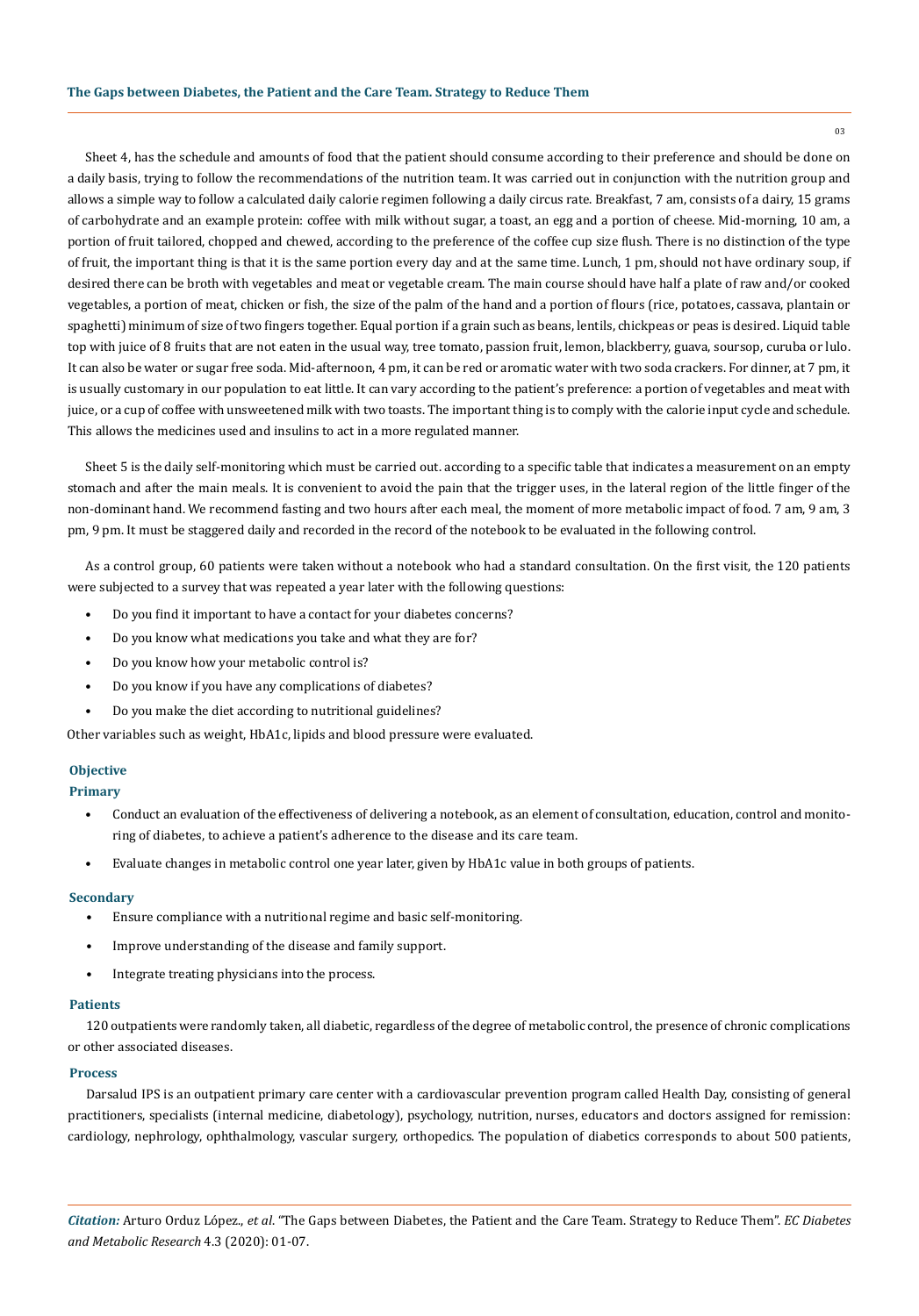04

95% type 2 diabetics, all without disabilities and associated diseases such as hypertension and hyperlipidemia. 120 patients were randomly chosen and after reading and signing the informed consent they were divided into two groups. Group 1 was given a follow-up notebook and group 2 had standardized management. Weight, blood pressure, HbA1c were measured and a 5-question survey was conducted at the beginning and one year later.

### **Statistic analysis**

The basic characteristics of the sample were described using measures of central tendency and dispersion.

#### **Ethical aspects**

All patients were informed about the characteristics of the study and signed the informed consent. The statistical analysis was performed anonymously and all procedures were based on the Helsinki declaration.

#### **Results**

The average age was 64.3 years, 54% of the patients were women. 44.1% had a good metabolic control corresponding to 53 patients, while 24.1% (29) had HbA1c between 7.5 and 9%. 11 patients (9.1%) had HbA1c above 11%. 35% (42) of the patients were obese and 53.3% (64) overweight. 98.3% (64) of the patients were controlled hypertensive, while 81.6% (98) had some degree of hyperlipidemia (Table 1).

| Men                  | 46 (44,1)  |           |            |
|----------------------|------------|-----------|------------|
| Age                  | 64 (11,5)  | 63 (10)   | 64,3(100)  |
| Duration of diabetes |            |           |            |
| Under 10 years old   | 14 (11,6)  | 17 (14,1) | 31 (25,8)  |
| $10-20$ years        | 28 (23.3)  | 32 (26,6) | 60 (50)    |
| More than 20 years   | 14 (11,66) | 19(15,8)  | 33 (27,5)  |
| Ultimate HbA1C       |            |           |            |
| Less than            | 24 (20)    | 28 (23,3) | 53 (44,1)  |
| $7 - 9%$             | 16 (13,3)  | 13 (10,8) | 29 (24,1)  |
| 9-11%                | 17 (14,1)  | 14 (11,6) | 31 (25,8)  |
| Greater than         | 6(5)       | 5(4,1)    | 11(9,1)    |
| <b>BMI</b> Weight    |            |           |            |
| Under                | 7(5,8)     | 7(5,8)    | 14 (11,6)  |
| 25-30                | 36 (30)    | 28 (23,3) | 64 (53,3)  |
| Greater than         | 18 (15)    | 24 (20)   | 42 (35)    |
| Hypertension         | 45 (37,5)  | 65 (54,1) | 118 (98,3) |
| Hyperlipidemia       | 54 (45)    | 44 (36,6) | 98 (81,6)  |

*Table 1: Demographic and clinical characteristics of the population.*

The average HbA1c at baseline was 7.3% and 7.2% for group 1 and 2, respectively. At the end of the study, the group with notebook decreased HbA1c on average by 0.6%, while the group without notebook increased 0.9%. This demonstrates a better adherence and empowerment of group 1 (Table 2).

With respect to the satisfaction survey, the positivity of the responses in the notebook group increased by 53% in the difference in averages at the end of the study. Question 1 corresponding to the fact of having a contact in case of consultation or urgency was answered at the end of the study in 100%. With respect to knowing the administered medications and their indications, being aware of knowing their metabolic control, knowing if they have chronic complications and dieting according to nutritional indications, they presented an important weighted increase in the responses one year after their use with a difference of averages of 53%. With respect to the survey conducted in the follow-up of patients without a notebook, the answers at the end did not show significant changes in the difference in averages (Table 3).

*Citation:* Arturo Orduz López., *et al*. "The Gaps between Diabetes, the Patient and the Care Team. Strategy to Reduce Them". *EC Diabetes and Metabolic Research* 4.3 (2020): 01-07.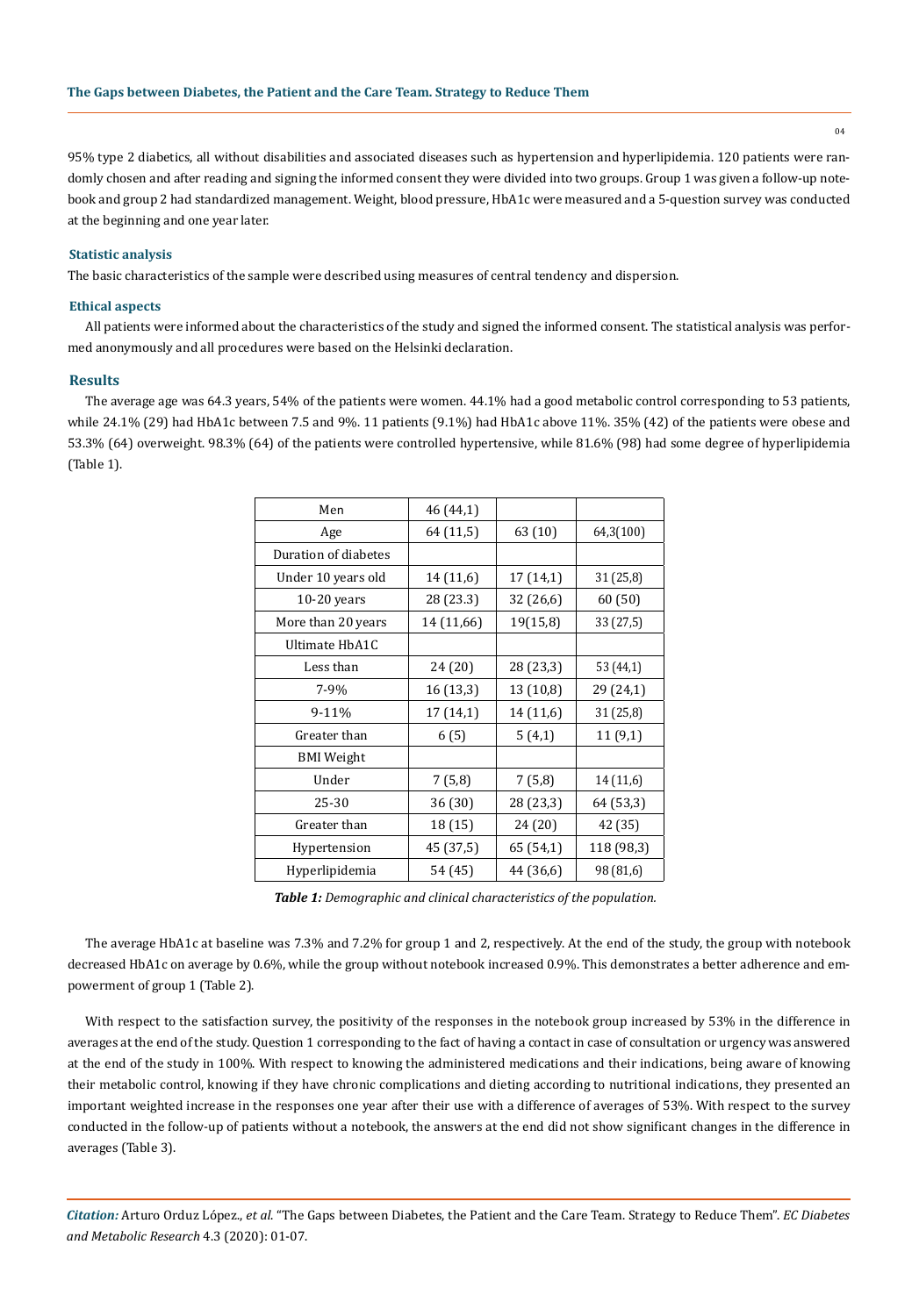|          | <b>With notebook</b>     | <b>Without notebook</b> |                          |      |
|----------|--------------------------|-------------------------|--------------------------|------|
|          | <b>Start To the year</b> |                         | <b>Start To the year</b> |      |
| Minimum  | 5,9%                     | 5,5%                    | 5,5%                     | 5,8% |
| Average  | 7,3%                     | 6,7%                    | 7,2%                     | 7,3% |
| Maximum  | 11,0%                    | 8,4%                    | 10,0%                    | 9,5% |
| Decrease | HbA1c                    | $0.60\%$                | Increase                 | 0.9% |

| <b>Table 2:</b> Metabolic control by HbA1c. |  |  |
|---------------------------------------------|--|--|
|---------------------------------------------|--|--|

| <b>Answers</b>                                                     | <b>Yes</b>      | We are so<br>important | <b>No</b> | <b>Yes</b> | Not so<br>important | N <sub>o</sub> |
|--------------------------------------------------------------------|-----------------|------------------------|-----------|------------|---------------------|----------------|
| Questions at the beginning                                         |                 |                        |           |            |                     |                |
| 1. Do you think contact with the health team is important?         | 55 (92%)        | 5(8%)                  | $0(0\%)$  | 9(15%)     | 29 (48%)            | 22 (37%)       |
| 2. Do you know how your metabolic control is?                      | 2(3%)           | 30 (50%)               | 28 (47%)  | 3(5%)      | 26 (43%)            | 31 (52%)       |
| 3. Do you know what medications you take and what they<br>are for? | 5(8%)           | 29 (48%)               | 26 (43%)  | $1(2\%)$   | 31 (52%)            | 28 (47%)       |
| 4. Do you know if you have any chronic complications?              | 7(12%)          | 30 (50%)               | 23 (38%)  | $1(2\%)$   | 31 (52%)            | 28 (47%)       |
| 5. Do you diet according to the recommendations?                   | $1(2\%)$        | 39 (65%)               | 20 (33%)  | 2(3%)      | 41 (68%)            | 17 (28%)       |
| % answers                                                          | 23              | 44,2                   | 33,2      | 5,4        | 52,6                | 44,2           |
| Questions a year later                                             |                 |                        |           |            |                     |                |
| 1. Do you think contact with the health team is important?         | 60<br>$(100\%)$ | $0(0\%)$               | $0(0\%)$  | 7(12%)     | 28 (47%)            | 13 (22%)       |
| 2. Do you know how your metabolic control is?                      | 48 (80%)        | 12 (20%)               | $0(0\%)$  | 4(7%)      | 28 (47%)            | 27 (45%)       |
| 3. Do you know what medications you take and what they<br>are for? | 51 (85%)        | 9(15%)                 | $0(0\%)$  | 2(3%)      | 37 (62%)            | 21 (35%)       |
| 4. Do you know if you have any chronic complications?              | 25 (42%)        | 33 (55%)               | 2(3%)     | $1(2\%)$   | 33 (55%)            | 26 (43%)       |
| 5. Do you diet according to the recommendations?                   | 45 (75%)        | 15 (25%)               | $0(0\%)$  | $1(2\%)$   | 49 (82%)            | 10 (17%)       |

*Table 3: Patient response to the questionnaire.*

## **Discussion**

Having a reference in diabetes, ensuring pharmacological and nutritional compliance, reaching the best possible goal, diagnosing chronic complications early and avoiding fractured medicine among the treating teams is possible thanks to a simple and easy to understand tool.

Where patients and their families bridge the gaps and play a basic role in follow-up.

Comparison of the results against the current literature For many years many strategies of understanding adherence and empowerment have been tried in diabetes. Individual, group education, psychological therapies, brochures, cards, patient club, field activities etc. However, the results are temporary and life habits are altered in a short time and poor control becomes persistent. It is difficult to adhere to the patient and his family and perhaps only those who are interested, generally few, attend the scheduled education. This education is given without academic parameters, or supervision, or scientific evaluation. In clinical studies of primary prevention such as DPS, DPP, Da Quing, STENO, perhaps because they have special parameters, they show some results, but they are generally patients, which can hardly be compared with the general population, by multiple racial, cultural and intellectual factors [1-14].

#### **Explanation of the results**

Having a written tool, directed individually, where the most important patient data regarding their health are, with the reference team for any consultation, a clinical follow-up integrating the family and the treating doctors Within the process, it generated great motivation and a sense of responsibility to assume the treatment of the disease.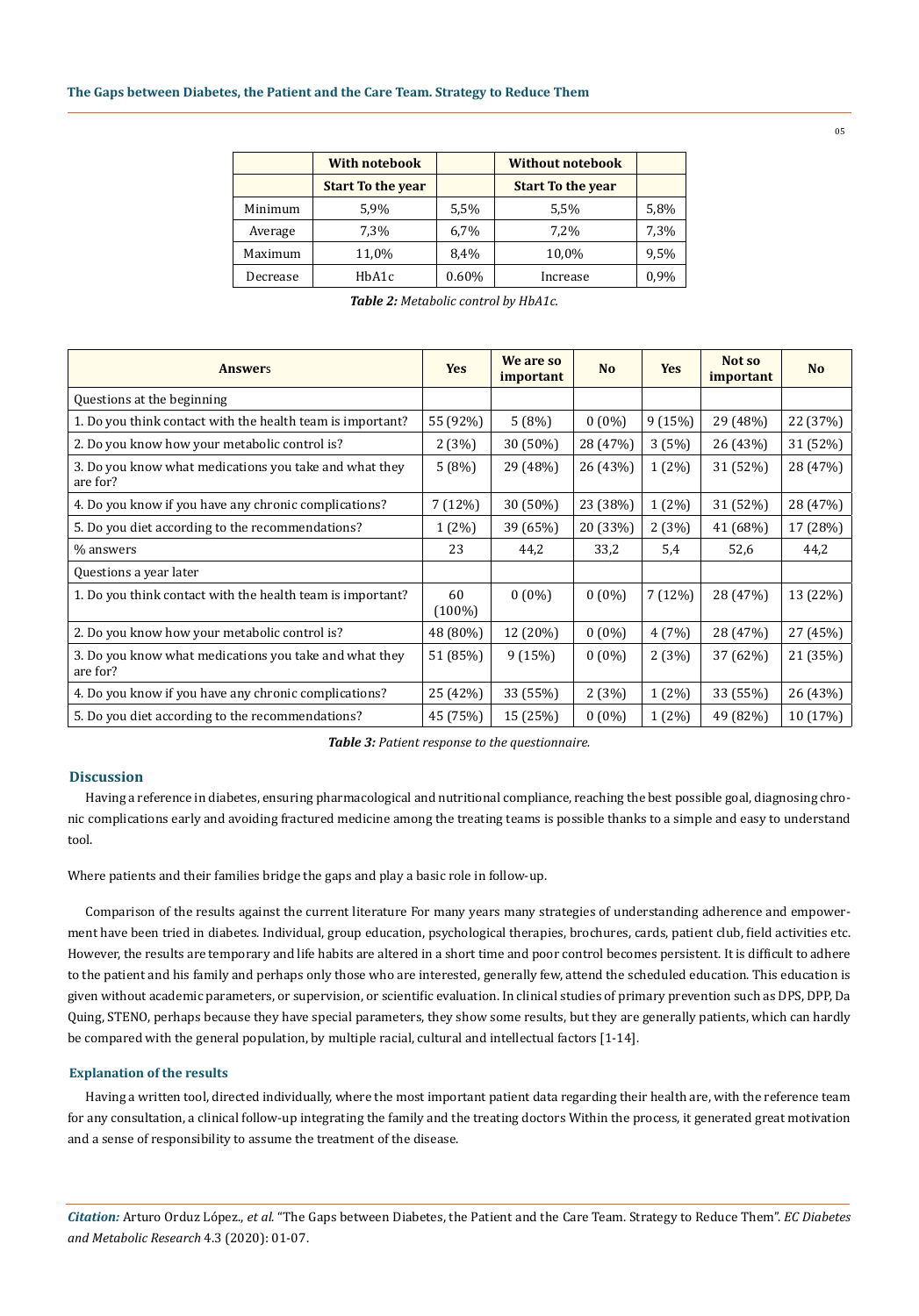#### **Strengths and weaknesses**

Generating a sense of ownership, empowerment, but especially the understanding of a future dependent on metabolic control and the approach between the different specialties around the patient, were the most important elements of this clinical study. There were no cases of desertion or abandonment.

The only difficulty is the time needed to complete the instrument data on the first visit. One proposal is that the notebook is already printed and you simply have to supplement the data given by the patient.

## **Implications in clinical practice and research**

HbA1c values improved as well as motivation on the part of the patient and his family, which positively influenced the final results. This tool could be used in large populations or promotion and prevention programs.

## **Conclusion**

Diabetes is a heterogeneous, chronic, degenerative disease that involves lifelong control, produces chronic complications and has an individual response to medical and pharmacological treatment. There are gaps related to knowledge, education, the degree of adherence, the effect of poor control, the lack of integration between different specialists (fractured medicine) and the strategies we have to achieve an objective. This study allowed to overcome some of these negative factors and achieved an organic and psychological improvement in this group of patients.

#### **Conflict of Interest**

This study was not sponsored by the pharmaceutical industry, it was carried out under legal technical standards without interest other than knowledge.

## **Acknowledgement**

This study was carried out at the Darsalud IPS medical center, with the collaboration of the nursing group of said entity.

## **Bibliography**

- 1. Message from the President, IDF-2014-Annual Report Page 4.
- 2. A huge and growing problem, IDF-2014-Annual Report page 6.
- 3. Análisis de Situación de Salud ASIS Colombia (2014).
- 4. Proyecciones de la OMS, la diabetes Definition, diagnosis and classification ofdiabetes mellitus and its complications.
- 5. [The Diabetes Control and Complications Trial Research Group. "The effect of intensive treatment of diabetes on the development and](https://www.ncbi.nlm.nih.gov/pubmed/8366922) [progression of long-term complications in insulin-dependent diabetes mellitus".](https://www.ncbi.nlm.nih.gov/pubmed/8366922) *The New England Journal of Medicine* 329 (1993): [977-986.](https://www.ncbi.nlm.nih.gov/pubmed/8366922)
- 6. The Journal of Clinical and Applied Research and Education. American Diabetes Association Standards of Medical Care in Diabetes (2016).
- 7. Li R., *et al*[. "Cost-effectiveness of interventions to prevent and control diabetes mellitus: a systematic review".](https://www.ncbi.nlm.nih.gov/pubmed/20668156) *Diabetes Care* 33 [\(2010\): 1872-1894.](https://www.ncbi.nlm.nih.gov/pubmed/20668156)
- 8. [Grant RW and Kirkman MS. "Trends in the evidence level for the American Diabetes Association's "Standards of Medical Care in Dia](https://care.diabetesjournals.org/content/38/1/6)[betes" from 2005 to 2014".](https://care.diabetesjournals.org/content/38/1/6) *Diabetes Care* 38 (2015): 6-8.
- 9. [Davidson MB. "How our current medical care system fails people with diabetes: lack of timely, appropriate clinical decisions".](https://care.diabetesjournals.org/content/32/2/370) *Diabetes Care* [32 \(2009\): 370-372.](https://care.diabetesjournals.org/content/32/2/370)